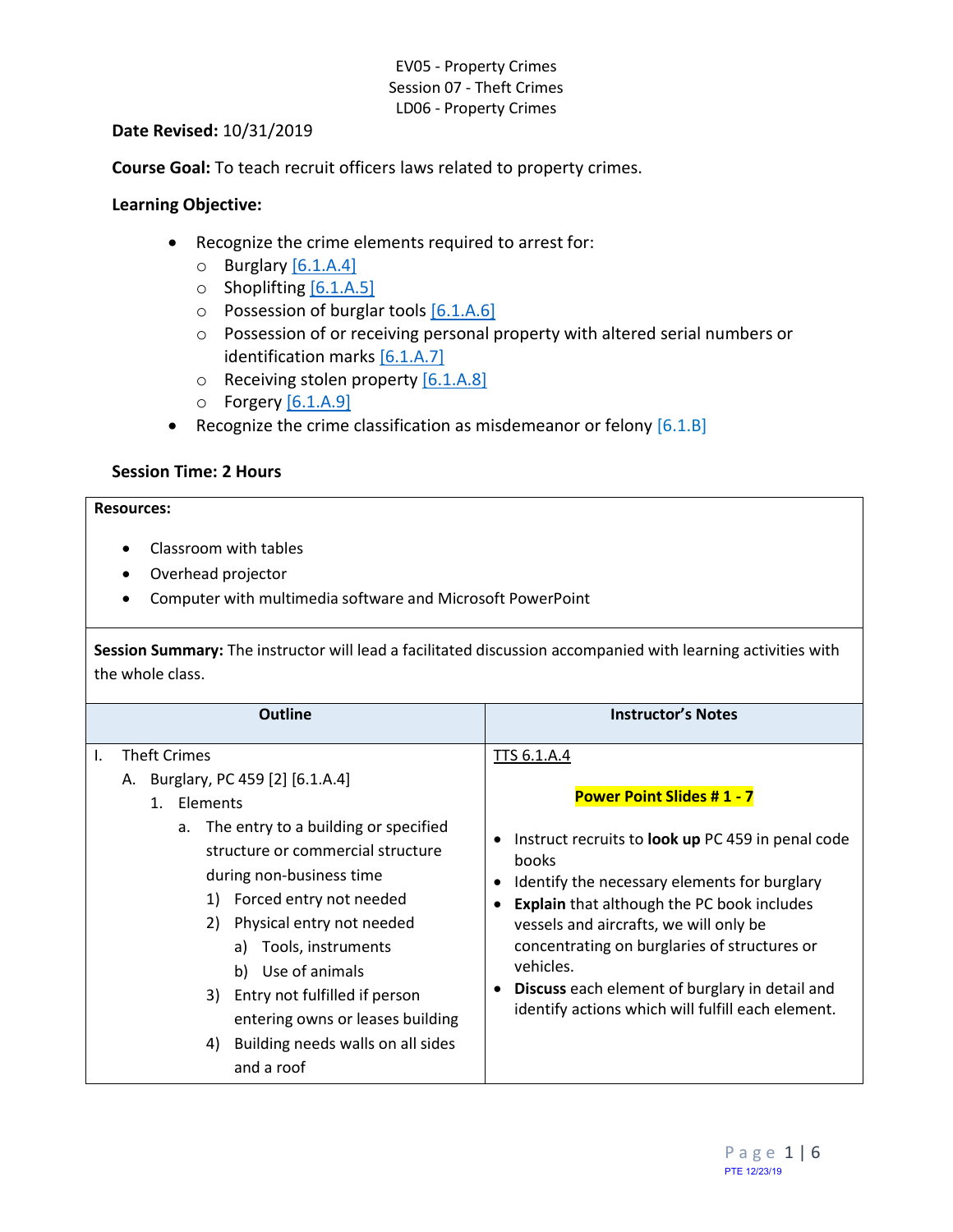<span id="page-1-1"></span><span id="page-1-0"></span>

|                            |    |    | LDUD - Property Crimes                            |                                                     |
|----------------------------|----|----|---------------------------------------------------|-----------------------------------------------------|
|                            |    |    | Walls must act as significant<br>5)               |                                                     |
| barrier with no cutting or |    |    |                                                   |                                                     |
|                            |    |    | breaking. Therefore a house under                 |                                                     |
|                            |    |    | construction may or may not fit                   |                                                     |
|                            |    |    | definition                                        |                                                     |
|                            |    | b. | With the intent to commit                         |                                                     |
|                            |    | c. | Theft or any felony                               |                                                     |
|                            |    |    | 2. Felony                                         |                                                     |
|                            | 3. |    | Under Prop 47, not a burglary if occurs in        |                                                     |
|                            |    |    | commercial structure during regular               |                                                     |
|                            |    |    | business hours and item or intent for item        |                                                     |
|                            |    |    | is less than \$950. (Must be Prop 47              |                                                     |
|                            |    |    | eligible)                                         |                                                     |
|                            |    |    | 4. Vehicle Burglary                               |                                                     |
|                            |    | а. | Burglary occurs at point entry is made            |                                                     |
|                            |    | b. | Vehicle must be locked so that entry is           |                                                     |
|                            |    |    | forced, which includes pushing open               |                                                     |
|                            |    |    | wing window                                       |                                                     |
|                            | 5. |    | Intent                                            |                                                     |
|                            |    |    | a. Must exist at time of entry                    |                                                     |
|                            |    | b. | Even if theft or intended felony was              |                                                     |
|                            |    |    | not completed, crime of burglary still            |                                                     |
|                            |    |    | completed                                         |                                                     |
|                            |    |    | 6. Degrees of burglary                            |                                                     |
|                            |    | а. | First degree- burglary of inhabited               |                                                     |
|                            |    |    | specified structures                              |                                                     |
|                            |    |    | b. Second degree- all other burglaries            | <b>Run</b> Learning Activity #1 in conjunction with |
| В.                         |    |    | Shoplifting [1] [6.1.A.5]                         | PowerPoint Slides # $8 - 10$ .                      |
|                            |    |    | 1. Elements                                       | [LD 3 Infused, Community Policing] [LD 15 Infused,  |
|                            |    | а. | The entry to a commercial                         | Laws of Arrest]                                     |
|                            |    |    | establishment                                     |                                                     |
|                            |    | b. | With the intent to commit larceny                 | Note: See last page for learning activity #1        |
|                            |    | c. | During regular business hours                     |                                                     |
|                            |    | d. | The value of the property to be taken             |                                                     |
|                            |    |    | or intended to be does not exceed                 |                                                     |
|                            |    |    | \$950                                             |                                                     |
|                            | 2. |    | Misdemeanor (unless not Prop 47 eligible)         |                                                     |
|                            |    |    | C. Possession of Burglary Tools, PC 466 [6.1.A.6] |                                                     |
|                            |    |    | 1. Elements                                       |                                                     |
|                            |    |    | a. The possession of certain tools                |                                                     |
|                            |    |    |                                                   |                                                     |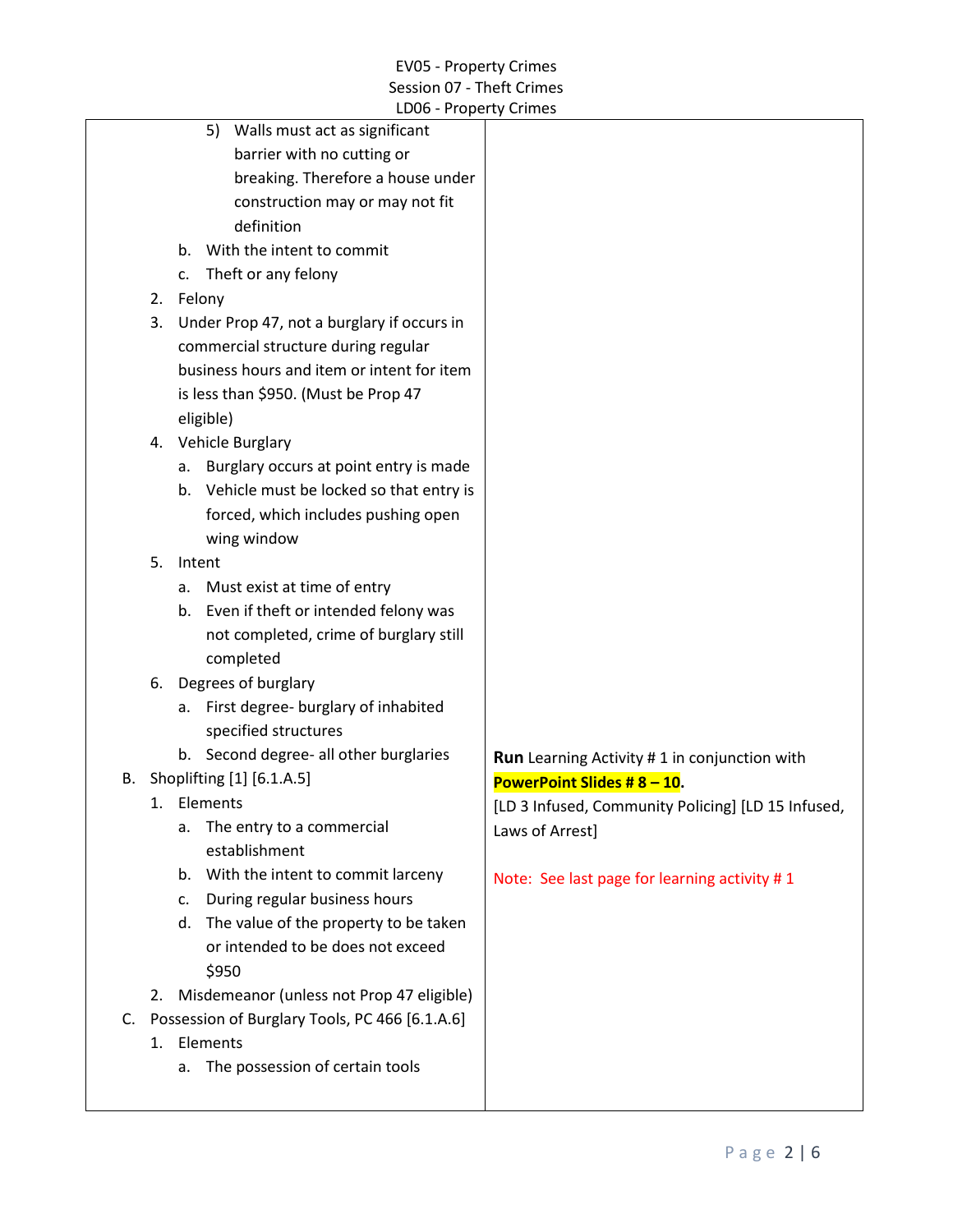<span id="page-2-0"></span>

|    |    |                     |                | LD06 - Property Crimes                                                  |                                                                         |
|----|----|---------------------|----------------|-------------------------------------------------------------------------|-------------------------------------------------------------------------|
|    |    |                     | b.             | Knowingly making, altering, or                                          |                                                                         |
|    |    |                     |                | attempting to make a key or other                                       |                                                                         |
|    |    |                     |                | instrument to fit or open the lock of a                                 |                                                                         |
|    |    |                     |                | building without legal request                                          |                                                                         |
|    |    |                     | $\mathsf{C}$ . | With the intent to break or enter into                                  |                                                                         |
|    |    |                     |                | any specified structure                                                 |                                                                         |
|    |    |                     |                | d. For the purpose of committing any                                    |                                                                         |
|    |    |                     |                | misdemeanor or felony                                                   |                                                                         |
|    |    | 2.                  |                | Misdemeanor                                                             |                                                                         |
|    |    | 3.                  |                | Specific tools: pick lock, water pump                                   |                                                                         |
|    |    |                     |                | pliers, slide hammer, slim jim, key bit,                                |                                                                         |
|    |    |                     |                | tension bar, crowbar, lock pick gun,                                    |                                                                         |
|    |    |                     |                | screwdriver, tubular lock pick, floor safe                              |                                                                         |
|    |    |                     |                | door puller, ceramic or porcelain spark                                 |                                                                         |
|    |    |                     |                | plug chips, vise grip pliers                                            | TTS 6.1.A.7 - 6.1.A.9                                                   |
| Ш. |    | <b>Theft Crimes</b> |                |                                                                         |                                                                         |
|    |    |                     |                | A. Possessing or Receiving Personal Property                            | PowerPoint Slides #11-13                                                |
|    |    |                     |                | with Altered Serial Numbers or Identification                           |                                                                         |
|    |    |                     |                | Marks, PC 537e [6.1.A.7]                                                | • Ask What happens to stolen property?                                  |
|    |    |                     |                | 1. Elements                                                             | o Pawnshops                                                             |
|    |    |                     | a.             | Any person who knowingly buys, sells,                                   | o Traded for drugs<br>• Ensure to cover elements of 6.1.A.7 and 6.1.A.8 |
|    |    |                     |                | receives, disposes of, conceals, or has                                 |                                                                         |
|    |    |                     |                | in possession                                                           |                                                                         |
|    |    |                     | b.             | Any personal property                                                   |                                                                         |
|    |    |                     |                | From which the manufacturer's serial                                    |                                                                         |
|    |    |                     | c.             |                                                                         |                                                                         |
|    |    |                     |                | number or any other distinguishing<br>number or identification mark has |                                                                         |
|    |    |                     |                |                                                                         |                                                                         |
|    |    |                     |                | been removed, defaced, covered,                                         |                                                                         |
|    |    |                     |                | altered, or destroyed<br>Misdemeanor unless item contains               |                                                                         |
|    |    | 2.                  |                |                                                                         |                                                                         |
|    |    |                     |                | integrated computer chip or panel valued                                |                                                                         |
|    |    |                     |                | \$950 or more                                                           |                                                                         |
|    | В. |                     |                | Receiving Stolen Property, PC 496(a)                                    |                                                                         |
|    |    |                     | [6.1.A.8]      |                                                                         |                                                                         |
|    |    |                     |                | 1. Elements                                                             |                                                                         |
|    |    |                     | а.             | Every person who knowingly                                              |                                                                         |
|    |    |                     | b.             | Buys, receives, conceals, sells,                                        |                                                                         |
|    |    |                     |                | withholds, or                                                           |                                                                         |
|    |    |                     | c.             | Aids in concealing, selling or                                          |                                                                         |

<span id="page-2-1"></span>withholding,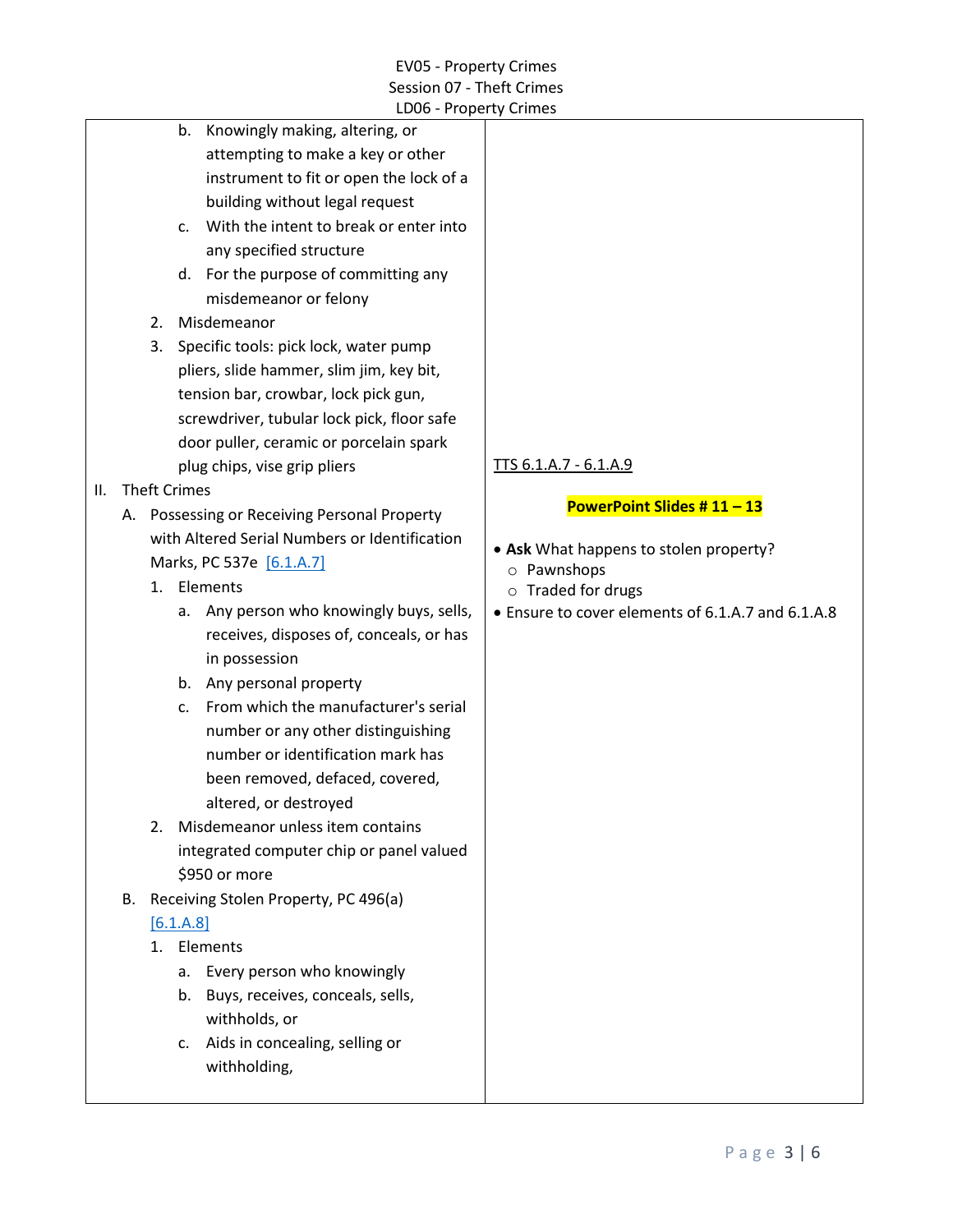<span id="page-3-0"></span>

|    |    | EDOO TTOPCITY CITTINGS                       |                                                    |
|----|----|----------------------------------------------|----------------------------------------------------|
|    |    | d. Any property obtained by theft or         |                                                    |
|    |    | extortion                                    |                                                    |
|    | 2. | Felony                                       |                                                    |
|    | 3. | If the person in possession of the stolen    |                                                    |
|    |    | property is the thief, the correct charge is |                                                    |
|    |    | theft                                        |                                                    |
|    | 4. | Suspect must know or reasonably known        |                                                    |
|    |    | property is stolen by                        |                                                    |
|    |    | a. The selling of property at an             |                                                    |
|    |    | inadequate price                             |                                                    |
|    |    | b. Flight                                    |                                                    |
|    |    | c. Assuming a false name                     |                                                    |
|    |    | d. Sale of property with identification      |                                                    |
|    |    | numbers removed                              |                                                    |
|    |    | e. Failure to account for its possession     |                                                    |
|    |    | Giving false testimony<br>f.                 |                                                    |
|    |    | Effort to throw away the stolen<br>g.        |                                                    |
|    |    | property                                     |                                                    |
|    |    | h. Inability to establish existence of       |                                                    |
|    |    | person from whom property was                | • Ask What happens to legal documents taken        |
|    |    | received                                     | during property crimes?                            |
| C. |    | Forgery, PC 470 [6.1.A.9]                    | ○ Used for ID theft                                |
|    |    | 1. Elements                                  | o Attempt to cash checks                           |
|    |    | a. The intent to defraud,                    | ○ Sell in black market                             |
|    |    | b. Make, utter, publish, pass, or attempt    | • Explain the general elements for forgery that is |
|    |    | to pass                                      | covered in TTS 6.1.A.9                             |
|    |    | An altered, forged, or counterfeit<br>c.     |                                                    |
|    |    | document or seal or                          |                                                    |
|    |    | d. Signs an unauthorized or fictitious       |                                                    |
|    |    | name                                         |                                                    |
|    | 2. | Misdemeanor under Prop 47. If \$950 or       |                                                    |
|    |    | less within 12 months, otherwise felony.     |                                                    |
|    |    | Must be Prop 47 eligible otherwise felony.   |                                                    |
|    |    |                                              |                                                    |
|    |    |                                              |                                                    |
|    |    |                                              |                                                    |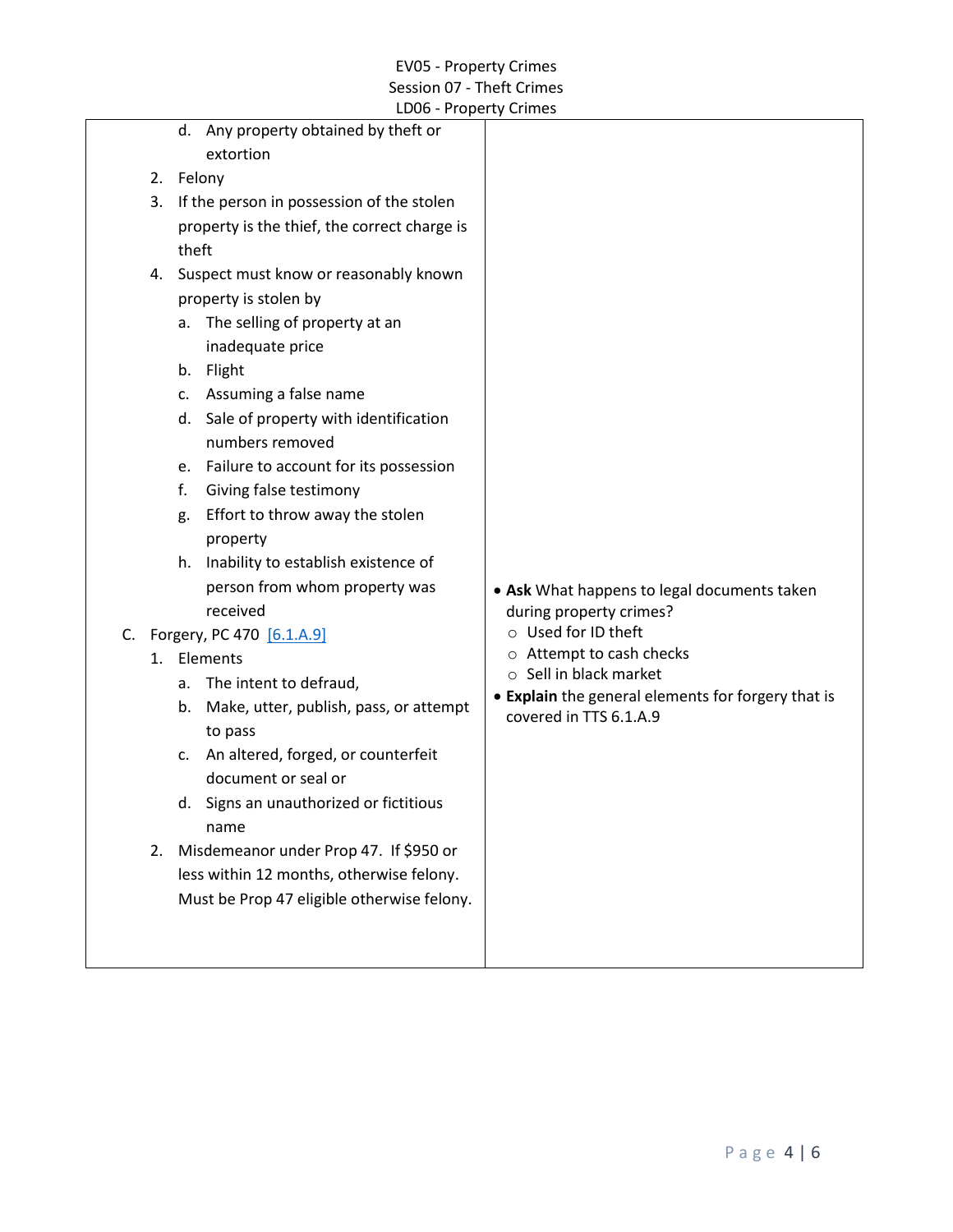# **Learning Activity # 1 - Theft Crimes**

**Purpose:** To provide the recruits with the basic skills necessary to investigate and complete property crimes investigations in a manner consistent with law, policy, and tactically sound principles.

### **Description:**

- 1. Divide the class into learning teams of 6 8 recruits.
- 2. Provide each learning teams with the below listed scenario
- 3. Utilizing CAPRA, allow the learning teams to discuss the scenario and develop an investigative response, which is determined by the recruits' retention / knowledge of the law and tactics from previous sessions as well as the assigned homework reading

## Scenario:

*"Shoplift suspect there now. Meet the P/R in front of the Best Buy who will direct to the suspect."*

*Upon officers' arrival, they were met by the P/R who stated that she was the manager of Best Buy. The P/R stated the suspect entered the store and took several video games totaling \$300 and left without paying for them. Security observed the suspect still in the parking lot standing next to a parked vehicle.* 

*Upon observing the officers, the suspect entered his vehicle in an attempt to leave.*

- 4. **Conduct** a facilitated **discussion** and have the learning teams present their investigative response. Ensure to cover the following:
	- a. **[1]Ask:** What crime was committed, theft or shoplift? Allow recruits to discuss the elements and differences between the two. [6.1.A.1][6.1.A.5]
	- b. **Ask:** Could this be a burglary? **Discuss** elements of a burglary. [6.1.A.4]
	- c. **[2]Discuss** each element in detail and identify actions which will fulfill each element.
	- d. **Review** what elements of a crime are, which are the basic facts that must be proven to sustain a conviction [LD 15 Infused, Laws of Arrest]
	- e. CAPRA considerations [LD 3 Infused, Community Policing]
		- 1) C: Best Buy, manager, community
		- 2) A: What crime? Shoplift vs theft vs burglary? What evidence? Video games & surveillance video
		- 3) P: Best Buy, manager, CA/DA, parole / probation departments,
		- 4) R: Detain, investigate, arrest, question / interrogate
		- 5) A: Possible results- arrest, question & release.
	- f. **Ask:** What if instead of a Best Buy, the suspect purchased food at Denny's and walked out without paying?